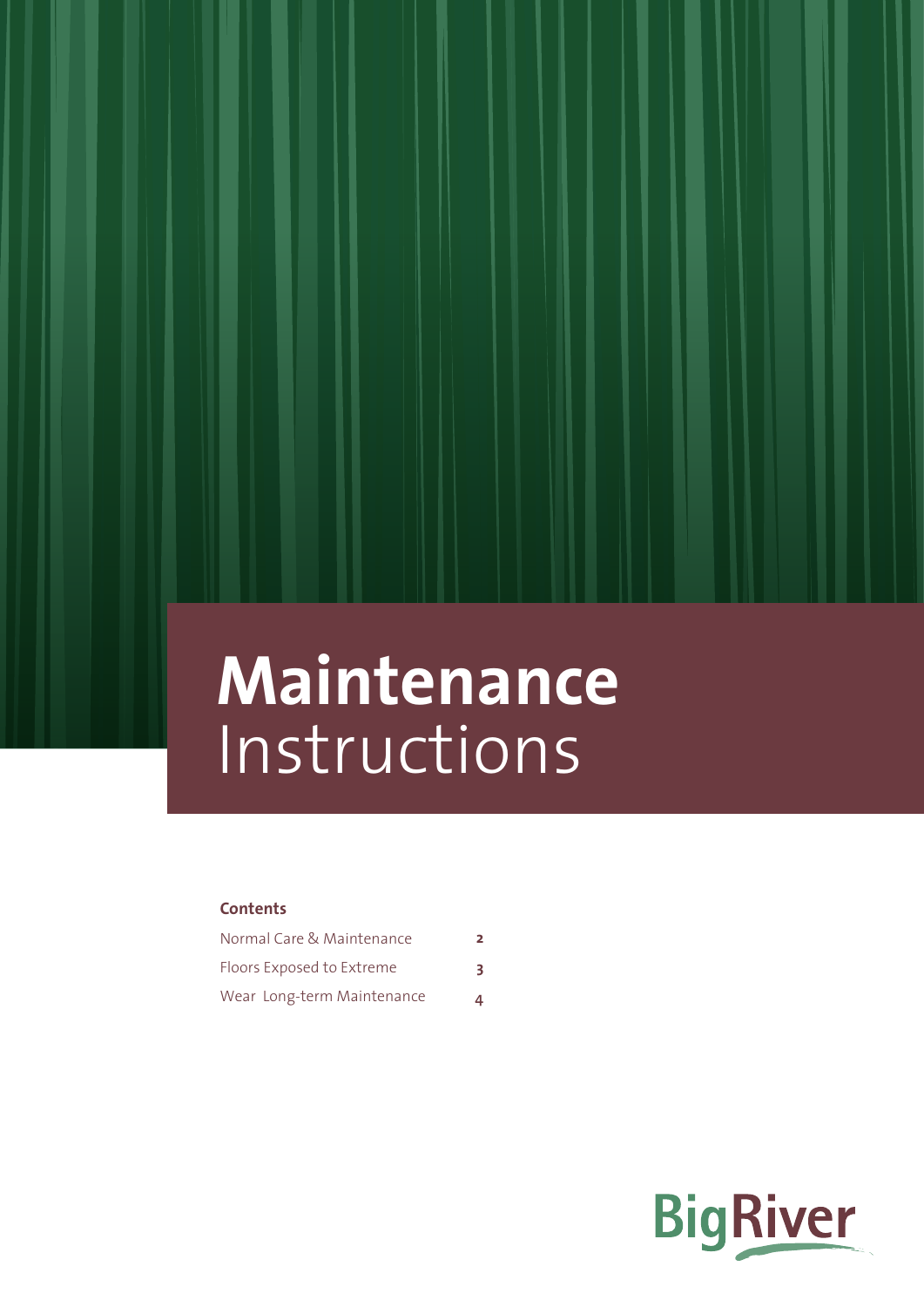# <span id="page-1-0"></span>Big River Timber Flooring

**MAINTENANCE** 



Big River recommends a regular maintenance program for all coated timber flooring, whether commercial, sporting or domestic. Routine maintenance not only extends the life of your coated timber floor but enhances its appearance, sheen and slip resistance.

### Care and Maintenance

This basic care and maintenance information applies to all flooring products supplied by Big River, including floors finished on-site. The minimum requirement for keeping any polished floor in top condition involves the following.

**Drying Time:** For floors that are coated "on site". After 24 hours the coating should be ready for light traffic (no shoes, socks only). An imprint mark will indicate a need to wait longer before walking on the floor. Wait until the coating has dried and "cured" before walking on it with street shoes and before you use any cleaning products. This usually takes about a week. Big River pre-finished floors can be walked upon on completion of installation.

**Entrance Matting:** The biggest cause of damage to coated timber floor surfaces is dirt and grit particles being walked on the floor, causing an abrasive sanding effect. This greatly increases the wear of the surface. Ensure proper grit capturing mats are placed at all entrances to minimise the amount of damaging particles, grit and dirt being carried on to the floor. Avoid stiletto heels if possible as they have a damaging effect on timber and resilient flooring.

**Sweeping:** Once inside, fine dust and dirt can cause a slip problem, as well as creating an abrasive action that causes the floor to scratch and prematurely wear. A regular sweeping program should be established to remove damaging particles. Big River recommends that commercial floors be swept as regularly as required to minimise dust and grit, at least once a day, with an anti-static mop or fringe mop

**Protective Pads:** Attach felt or recommended rubber protector pads to the legs of chairs, tables and other furniture to protect the floor from being scratched and to reduce noise.

**Furniture:** Allow the floor to dry thoroughly before placing furniture. Great care should be taken when moving and placing furniture. Furniture should be lifted and placed, not dragged or pushed.

**Spills:** It is important to wipe up spills immediately on coated flooring even if the spill is only water. The longer the spill is left, the more aggressive the cleaner needs to be, and this will not help the longevity of the floor's appearance.

**Cleaning:** The use of harsh detergents is not recommended, and should not be necessary if basic care is observed. Big River supplies Loba floor care products. LobaCare floor cleaner is suitable for all timber, laminate and tile flooring, but is specifically formulated to gently and effectively clean all coated timber floors. This pH neutral, concentrated, biodegradable, pleasantly scented cleaner is designed for superior cleaning power and shine. Its emulsifying action aids in the removal of grime, enhancing the floor's natural beauty. Regular washing of sealed flooring can enhance its appearance and keep it clean, shiny and safe. For heavier cleaning, LobaCare Remover may be required.



**Basic Cleaning:** After installation, clean the floor with water and Loba Cleaner (50 to 100ml into 10 litres of water). The floor must be free of dust, grease, dirt, etc.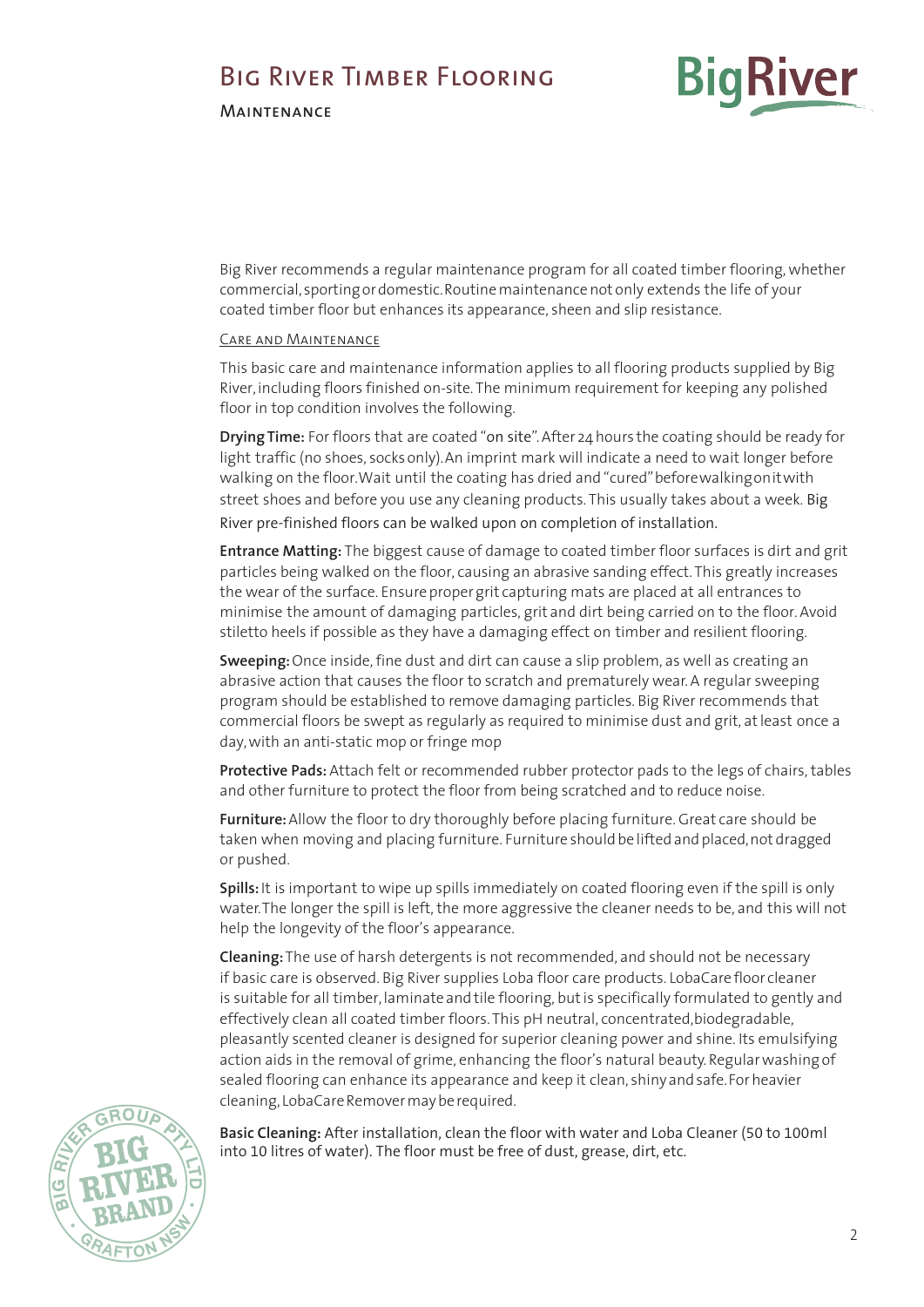# Big River Timber Flooring

<span id="page-2-0"></span>**MAINTENANCE** 

## EXTRA PROTECTION

Application of Polish: Loba ParkettCare provides a tough, durable and mark-resistant finish that is a great "freshen up" or protective layer, ideally suited to sealed timber floors. This non-toxic water-based polish aids in protecting sealed surfaces and enhances their appearance, especially in heavily used areas. A ParkettCare rejuvenation will extend the life of sealed timber flooring by creating a sacrificial wear layer where regular recoating is not possible.

Note: Recoating your floor at appropriate intervals (depending on traffic levels) is recommended to maximise the life of your timber floor. While sacrificial polish helps to maintain the surface, it is not a substitute for additional coats of the primary finish. where a system developed and produced by Treffert and produced by Treffert are tested by Treffert are tested by Treffert are tested by Treffert are tested by Treffert are tested by Treffert are tested by Treffert are test Note: Recoating your floor at appropriate intervals (dependi

## FLOORS EXPOSED TO EXTREME WEAR

Sweeping: In all retail environments, it is recommended that sweeping be carried out at least daily, ideally in the morning, to reduce the presence of potentially damaging grit before the<br>dav's trading day's trading. sweeping: in an retail envi way because.

Mopping: Should be carried out as required (normally weekly) using as little water as possible with the recommended dilution of LobaCare Floor Clean. Small spills should be wiped up immediately, with localised cleaning.

Rejuvenating: Heavy commercial traffic areas always provide a challenge for polished timber refloors, therefore it is important to take precautions in advance. Loba ParkettCare provides a more floors, therefore it is important to take precautions in advance. Loba ParkettCare provides a "sacrificial" wear layer that will refresh the floor's polished appearance, as well as provide a coating that will take the wear and tear of daily traffic, leaving the primary coating remains intact. This means that the floor retains its decorative value for much longer and heavier maintenance activity is required less often. Best of all, the floor is ready to use in under an hour. than an hour.  $\frac{1}{2}$  and the primary coating remains intervention  $\frac{1}{2}$  and  $\frac{1}{2}$  and  $\frac{1}{2}$  and  $\frac{1}{2}$  and  $\frac{1}{2}$  and  $\frac{1}{2}$  and  $\frac{1}{2}$  and  $\frac{1}{2}$  and  $\frac{1}{2}$  and  $\frac{1}{2}$  and  $\frac{1}{2}$  and  $\frac{1}{2}$  an

It is recommended that the rejuvenation process be carried out as required, but every 2 months is usually sufficient for the average store (busier stores may require increased attention). Every 12 months (or after 6 applications of Loba ParkettCare) the floor should be stripped with LobaCare Remover and the rejuvenation cycle restarted. LobaCare Remover and the rejuvenation cycle restarted.  $\frac{1}{2}$  and  $\frac{1}{2}$  reflores the floor should be stripped with  $\frac{1}{2}$  and  $\frac{1}{2}$  and  $\frac{1}{2}$  and  $\frac{1}{2}$  and  $\frac{1}{2}$  and  $\frac{1}{2}$  and  $\frac{1}{2}$  and  $\frac{1}{2}$  and  $\frac{1}{2}$  and  $\frac{1}{2}$  and  $\frac{1}{2}$  and